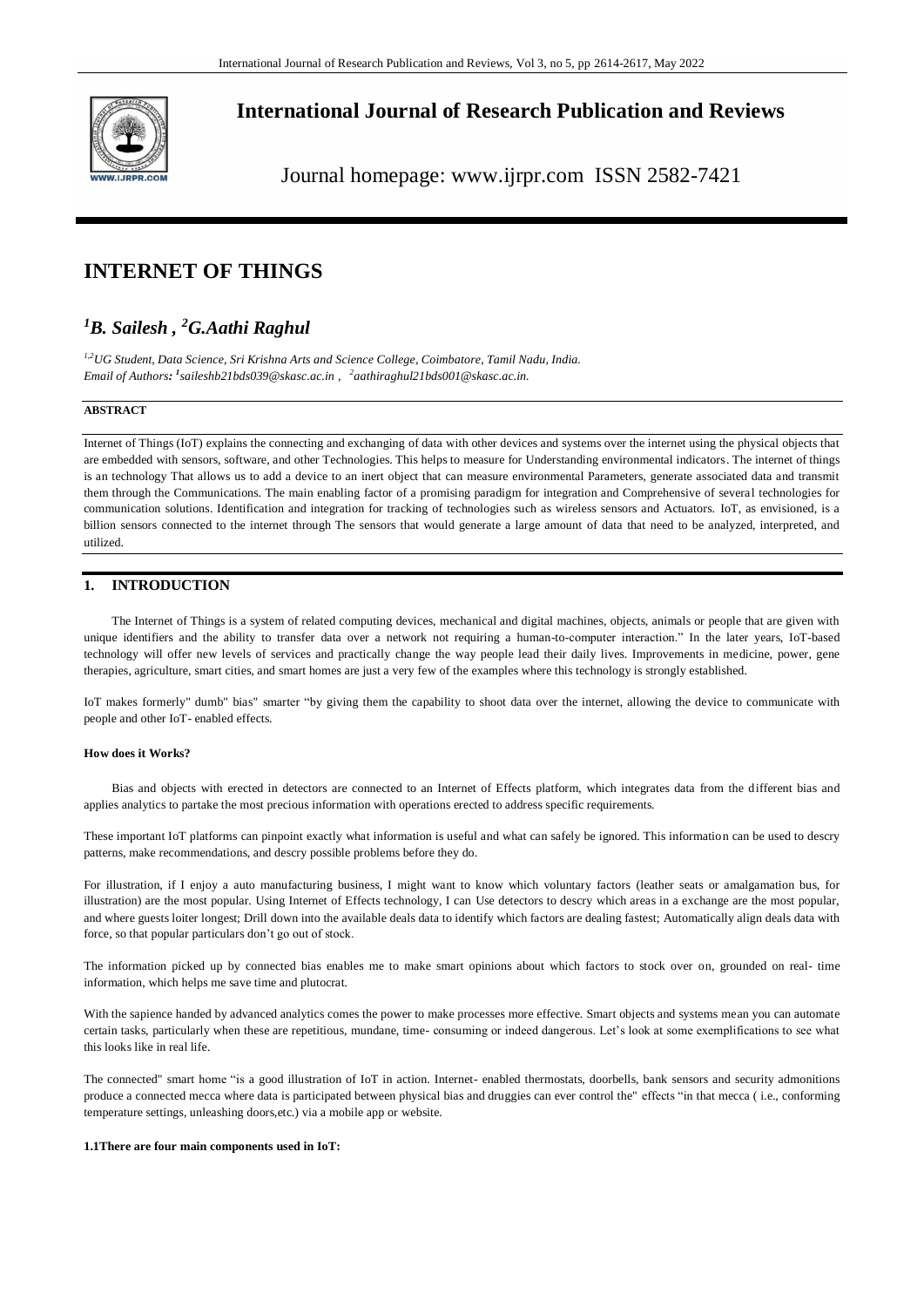**1.1.1. Low-power embedded systems:** Less battery consumption, high performance are the main factors that play a major role during the making of electronic systems.

**1.1.2. Cloud computing:** Data collected through this devices is massive and this data has to be stored on a authentic storage server. This is the place cloud computing plays a major role. The data is processed and giving more room for us to discover where things like electrical errors are within the system.

**1.1.3. Availability of big data:** We know that IoT count heavily on sensors, especially in real-time. As these electronic devices are spread throughout every field, their usage is going to activate a enormous flux of big data.

**1.1.4. Networking connection:** In order to communicate, internet connectivity is important for each physical object is represented by an IP address. However, there are only a limited number of addresses accessible according to the IP naming. Due to the growing number of devices, this naming system will not be workable anymore. Therefore, researchers are searching for another different naming system to represent ea ch physical object.

## **2. FEATURES OF IOT**



We have listed some of the features that make IoT what it is in the present digital structure. IoT devices have several sets of features that are

#### **Fig 2.1 Features of IoT.**

## **3. FEATURES**

#### **3.1. CONNECTIVITY**

The soul of IoT is its connectivity. Connectivity means the setting up of a connection between different devices ,so that they can communicate on their own. In IoT, various devices, sensors, computers, and data busses need to communicate with each other. A fast, safe, connection is a must for IoT to be of any business use. IoT also connects devices with cross-functionalty technology like cloud computing, AI and blockchain technology. We can attach them over radio waves, Wi-Fi, Bluetooth, or wires.

#### **3.2. SENSING**

IoT gather information about their surroundings (such as temperature, light, sound, acceleration, pressure) and then, after examine the data, take a decision. Thus, sensors help in automation by collecting information and taking actions that would otherwise, be done by humans. The raw data gathered, and the examined data, serve as the basis of the functioning of IoT. For example, in an automatic door, the sensors would collect data through the sensors such as radar sensors and optical sensors. If it discover a person is coming, it will open the door automatically. Some sensors used in IoT are- Humidity sensor, temperature sensor, Accelerometer, , Motion sensor, image sensor, level sensor, and Proximity sensor.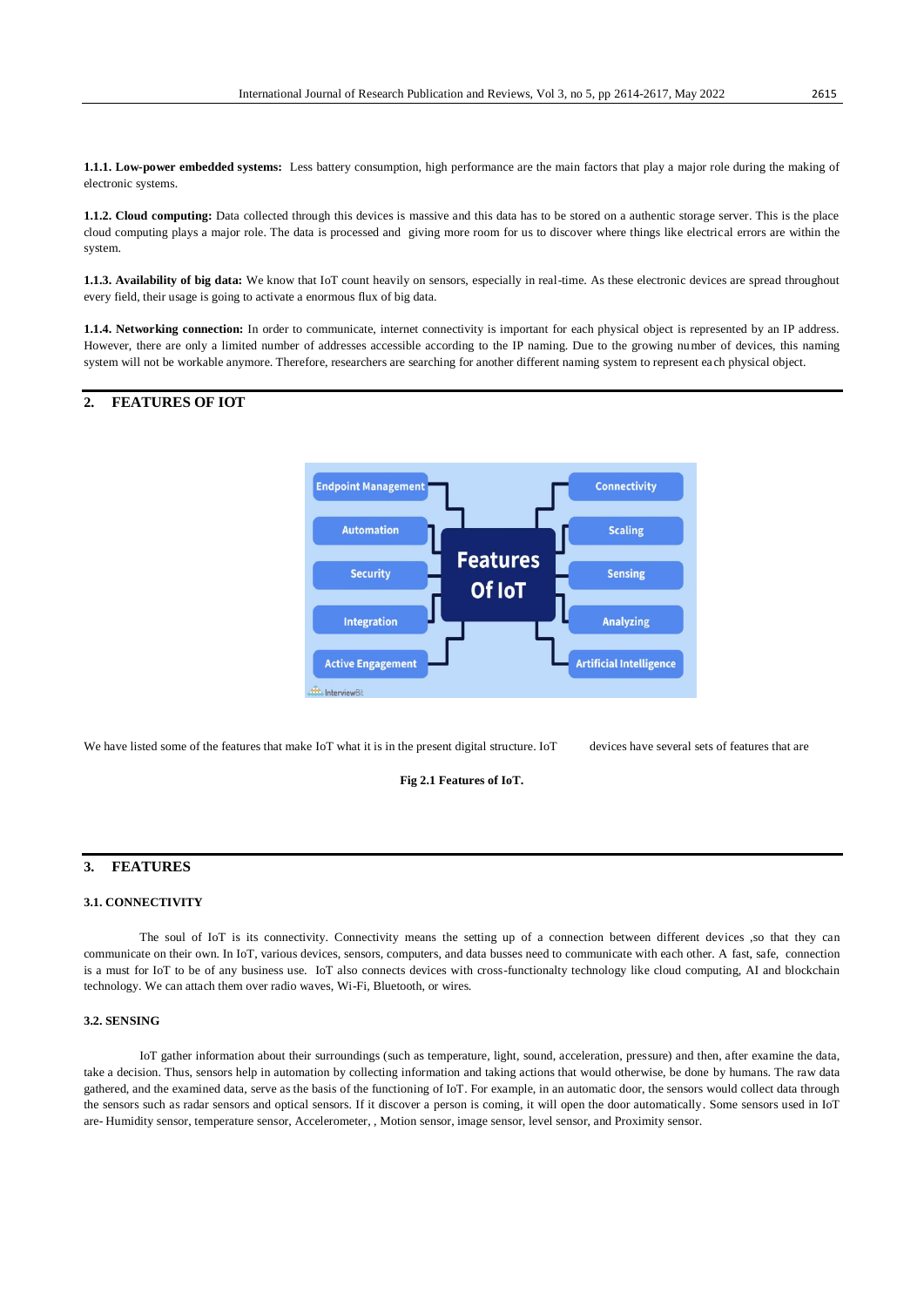#### **3.3. SECURITY**

Security is one of the major one deals among the users of IoT. This systems carry and store a lot of careful information, so the security of the devices and the data flowing between them should be given as the first priority. Proper security and safety measures are put into practice while designing an IoT system to prevent a possible breach of security. Resources and investment needed to check a safe and conductive IoT system that are huge, but its safety and security must be ensured. Failing to do so can lead to suspect among its users and businesses and can reduce its requests.

## **4. RASPBERRY**

Raspberry Pi is a small single-board computer it is originally developed by the Raspberry Pi foundation and the organization called BROADCOM. The size of the Raspberry Pi is a credit card. The first motive for the Raspberry Pi was to the teaching computer science for studies and to develop the countries. The original model becomes popular among other devices, it increases the selling outside of the target market that uses such robotics. Because of its low cost, modularity, and open design, it is used in wide-area such as weather monitoring. has Most electronic hobbyists use this Raspberry Pi since it adopted HDMI and USB connections. It can be plugged into a TV or any monitor device. This Raspberry Pi can do many of the things that the average computer does such as it provides spreadsheets, word processing, games, and playing high-definition video and audio.

Most electronic hobbyists use this Raspberry Pi since it is adopted for HDMI and USB connections.

Raspberry Pi is a microcomputer. The size of the circuit board is approximately 9cm x 5.5cm.

After the second board was released, it set up a new commodity called Raspberry trading, and installed Eben Upton as CEO, with the responsibility of developing technology. Most of the Pi's are made in the SONY factory at pen coded, and wales and other parts are made in china and japan. Supports and conducts free and open-source Linux Os.

The first generation is RASPBERRY PI MODEL B has been released in February 2012, and after that MODEL A has been released In 2014, the board design was improved and they name it RASPBERRY PI MODEL B+.

The features of these first-generation:

It contains board ARM11 processors that are approximately credit-card sized represent the standard mainline form-factor later on, the foundation has been released MODEL A+ and MODEL B+



**Fig.2.1 Raspberry pi**

"Computer Module" was released in April 2014 for entrenched applications.

The Raspberry Pi 2 which was released in February 2015

The Initial features of Raspberry Pi2 :